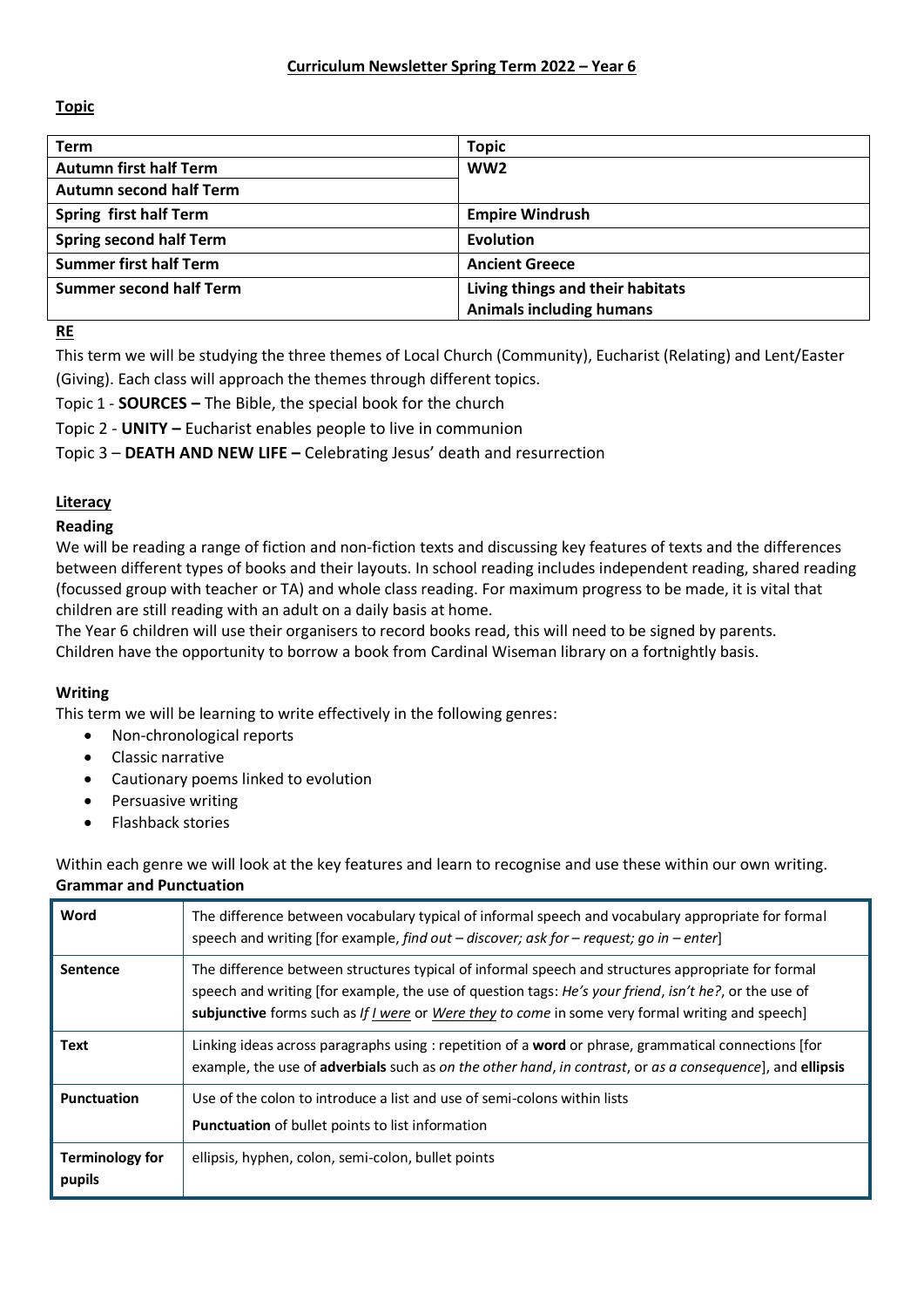# **Spelling**

# **Revisit**

Strategies at the point of writing: Have a go Plurals (adding '-s', '-es' and '-ies') Apostrophe for contraction and possession

## **Rare GPCs**

Words with 'silent' letters

# **Morphology/ Etymology**

Use spelling journals to record helpful etymological notes on curious or difficult words

#### **Word endings**

Words with the letter string '-ough' Words ending in '-able' and '-ible'

#### **Homophones**

isle/aisle, aloud/allowed, affect/effect, herd/ heard, past/passed

## **Hyphen**

Use of the hyphen (co-ordinate, co-operate)

#### **Dictionary**

Use of a dictionary to support teaching of word roots, derivations and spelling patterns

Use of a dictionary to create word webs

#### **Proofreading**

Focus on checking words from personal lists.

## **Learning and Practising spellings**

Pupils:

- Learn selected words taught in new knowledge this term.
- Learn words from the Years 5 and 6 word list. (Suggest an average of 7 words each term.)
- Learn words from personal lists.

Extend the knowledge of spelling strategies and apply to high-frequency and cross-curricular words from the Years 5 and 6 word list.

## **Mathematics**

The new National Curriculum for mathematics aims to ensure that all pupils:

become **fluent** in the fundamentals of mathematics, including through varied and frequent practice with increasingly complex problems over time, so that pupils have conceptual understanding and are able to recall and apply their knowledge rapidly and accurately to problems

**reason mathematically** by following a line of enquiry, conjecturing relationships and generalisations, and developing an argument, justification or proof using mathematical language

can **solve problems** by applying their mathematics to a variety of routine and non-routine problems with increasing sophistication, including breaking down problems into a series of simpler steps and persevering in seeking solutions.

This new curriculum contains a greater emphasis on calculation WITHOUT the use of electronic calculators **SPRING 1**

#### Negative numbers, and solving problems

involving numbers Mental and written

addition and subtraction of decimals and money Mental and written multiplication and division

- To read, write, order and compare numbers at least to 10,000,000 and determine the value of each digit.
- To round any whole number to a required degree of accuracy.
- To use negative numbers in context, and calculate intervals across zero.
- To solve number problems and practical problems that involve all of the above.
- To perform mental calculations, including with mixed operations and large numbers.
- To solve addition and subtraction multi-step problems in contexts, deciding which operations and methods to use and why.
- To use estimation to check answers to calculations and determine, in the context of a problem, levels of accuracy.
- To perform mental calculations, including with mixed operation and large numbers.
- To identify common factors, common multiples and prime numbers (Children could practise using mental methods that involve using factors, for example.)
- To use their knowledge of the order of operations to carry out calculations involving the four operations.
- To use estimation to check answers to calculations and determine, in the context of a problem, levels of accuracy.